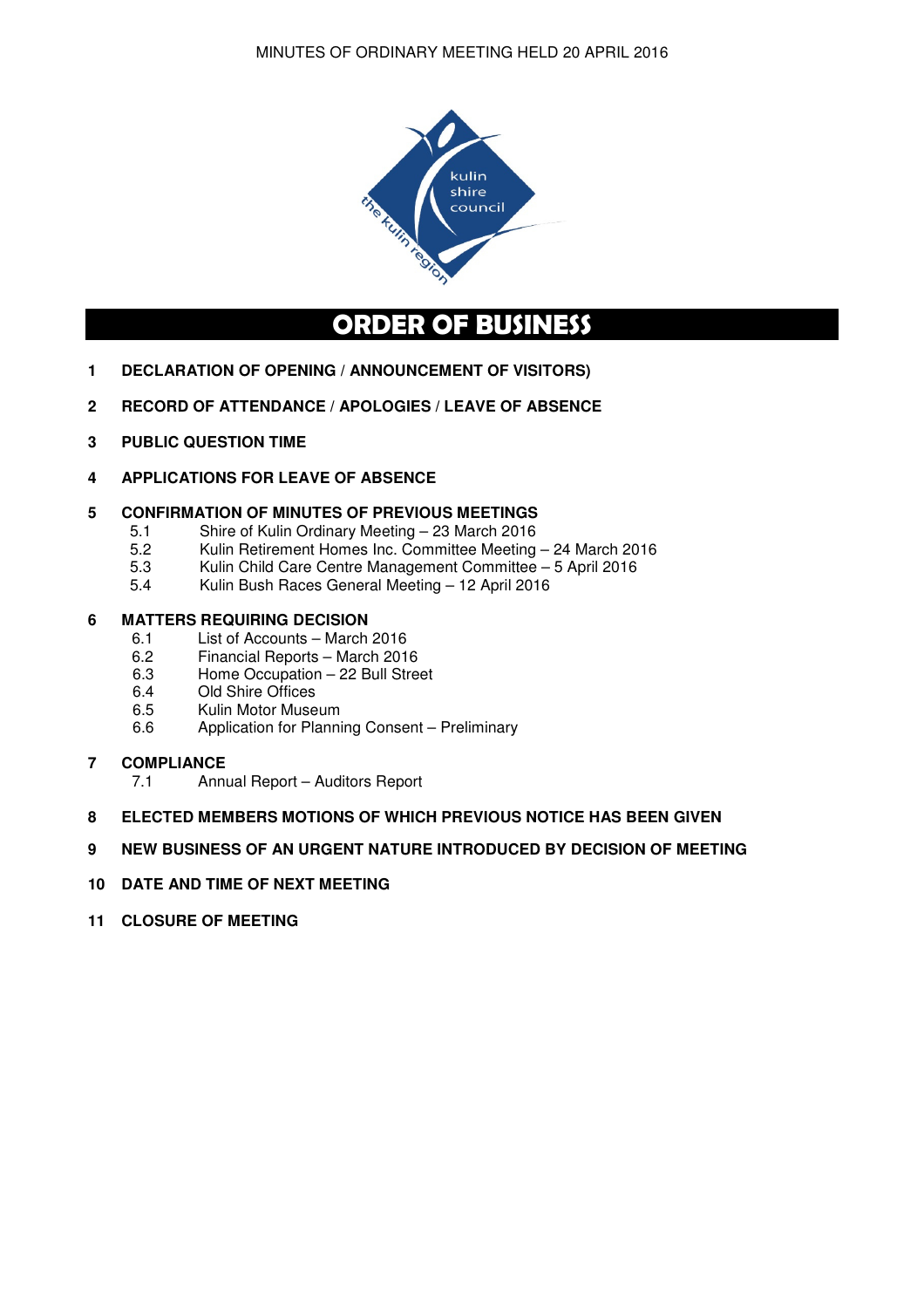## **Minutes of an Ordinary Meeting of Council held in the Council Chambers on Wednesday 20 April 2016 commencing at 3:10pm**

## **1. DECLARATION OF OPENING / ANNOUNCEMENT OF VISITORS**

## **2. RECORD OF ATTENDANCE/APOLOGIES/LEAVE OF ABSENCE**

| Attendance          |                                |              |
|---------------------|--------------------------------|--------------|
| <b>BD</b> West      | President                      | West Ward    |
| <b>RD Duckworth</b> | Deputy President               | West Ward    |
| <b>HT</b> McInnes   | Councillor                     | Town Ward    |
| R Bowey             | Councillor                     | Town Ward    |
| G Robins            | Councillor                     | Town Ward    |
| R O'Brien           | Councillor                     | Central Ward |
| <b>BP</b> Taylor    | Councillor                     | Central Ward |
| L Varone            | Councillor                     | East Ward    |
| G Hadlow            | <b>Chief Executive Officer</b> |              |
| C Vandenberg        | Deputy CEO                     |              |
| N Thompson          | ESO / Minutes                  |              |
| L Hobson            | Manager of Works               |              |
| Apologies           |                                |              |
| MJ Ledwith          | Councillor                     | West Ward    |

#### **3. PUBLIC QUESTION TIME**  Nil

## **4. APPLICATIONS FOR LEAVE OF ABSENCE**

#### **01/0416**

**Moved Cr Robins Seconded Cr O'Brien that a Leave of Absence be granted to Cr Ledwith for the May Council Meeting.** 

 **Carried 8/0** 

## **5. CONFIRMATION OF MINUTES OF PREVIOUS MEETINGS**

Shire of Kulin Ordinary Meeting – 23 March 2016

**Moved Cr Duckworth Seconded Cr Robins that the minutes of the Ordinary Council Meeting held on 23 March 2016 be confirmed as a true and correct record.** 

 **Carried 8/0** 

Kulin Retirement Homes Inc. Committee Meeting – 24 March 2016

**03/0416** 

**02/0416** 

**Moved Cr O'Brien Seconded Cr Varone that the minutes of the Kulin Retirement Homes Inc. Committee Meeting held on 24 March 2016 be confirmed as a true and correct record.** 

 **Carried 8/0** 

Kulin Child Care Centre Management Committee Meeting – 5 April 2016

**04/0416** 

**Moved Cr Bowey Seconded Cr McInnes that the minutes of the Kulin Child Care Centre Management Committee Meeting held on 5 April 2016 be confirmed as a true and correct record.**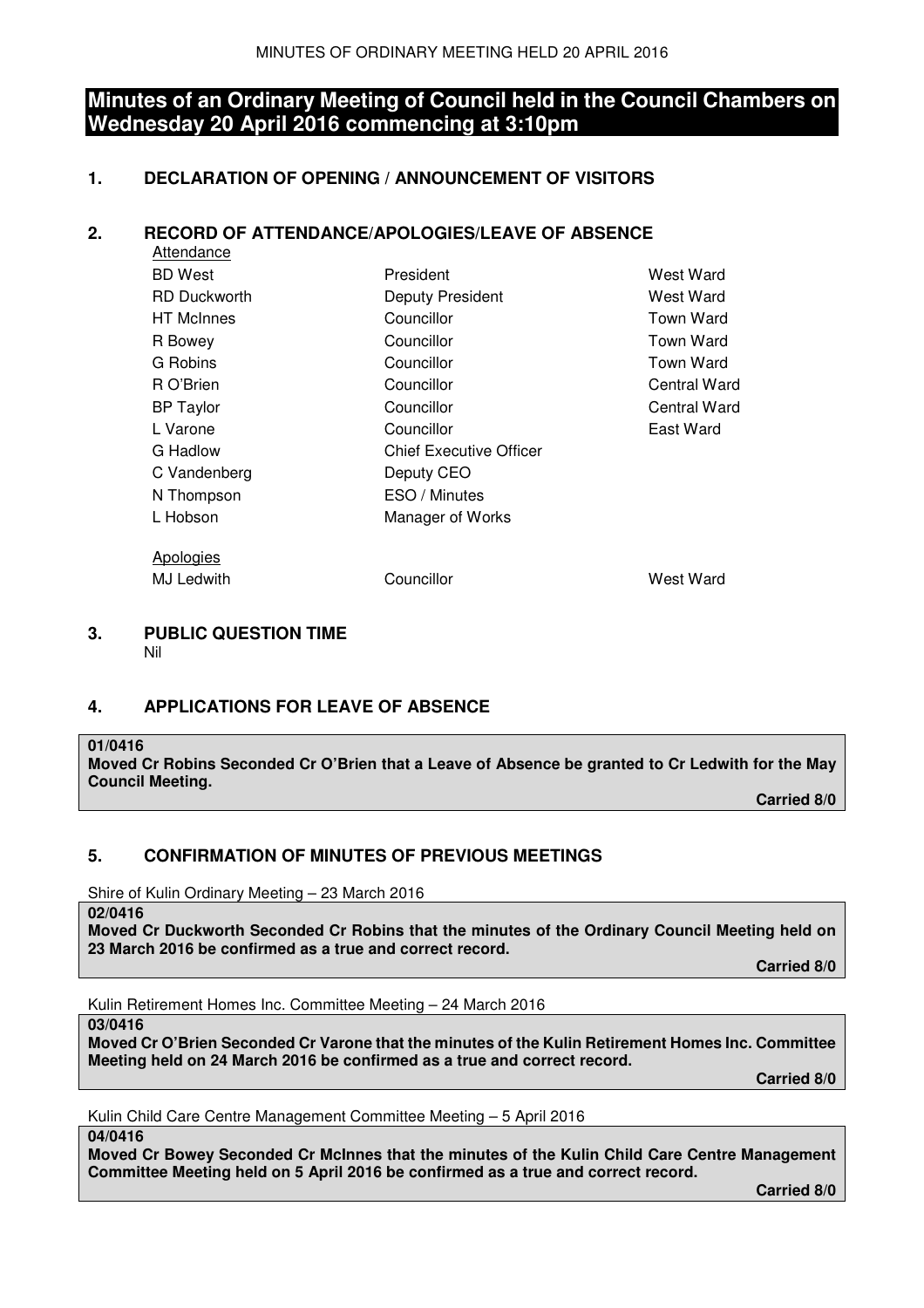Kulin Bush Races General Meeting – 12 April 2016

**05/0416** 

**Moved Cr Robins Seconded Cr O'Brien that the minutes of the Kulin Bush Races General Meeting held on 12 April 2016 be confirmed as a true and correct record.** 

**Carried 8/0** 

**Council adjourned for Afternoon Tea at 3.30pm** 

**Council resumed from Afternoon Tea at 4:00pm** 

## **6 MATTERS REQUIRING COUNCIL DECISION**

## **6.1 List of Accounts – March 2016**

**RESPONSIBLE OFFICER:** DCEO<br>**FILE REFERENCE:** 12.06 **FILE REFERENCE: AUTHOR:** DCEO **DISCLOSURE OF INTEREST:** 

#### **SUMMARY:**

Attached are the list of accounts paid during the month of March 2016 for Council's consideration.

**BACKGROUND & COMMENT:**  Nil

**FINANCIAL IMPLICATIONS:**  Nil

**STATUTORY AND PLANNING IMPLICATIONS:**  Nil

**POLICY IMPLICATIONS:**  Nil

**COMMUNITY CONSULTATION:** 

Nil

**WORKFORCE IMPLICATIONS:** 

Nil

## **OFFICER'S RECOMMENDATION:**

That March payments being cheque No 332 - 333 (Trip) No 1845 - 1848 (Bush Races), (Trust Fund) 36551 – 36575 (Municipal), EFT No's 11042 - 11195 (Municipal), credit card payments, creditor payments, and other vouchers from the Municipal Fund totalling \$1,328,131.13 be passed for payment.

## **VOTING REQUIREMENTS:**

Simple majority required.

## **06/0416**

**Moved Cr Robins Seconded Cr Bowey that March payments being cheque No 332 - 333 (Trip) No 1845 - 1848 (Bush Races), (Trust Fund) 36551 – 36575 (Municipal), EFT No's 11042 - 11195 (Municipal), credit card payments, creditor payments, and other vouchers from the Municipal Fund totalling \$1,328,131.13 be passed for payment.**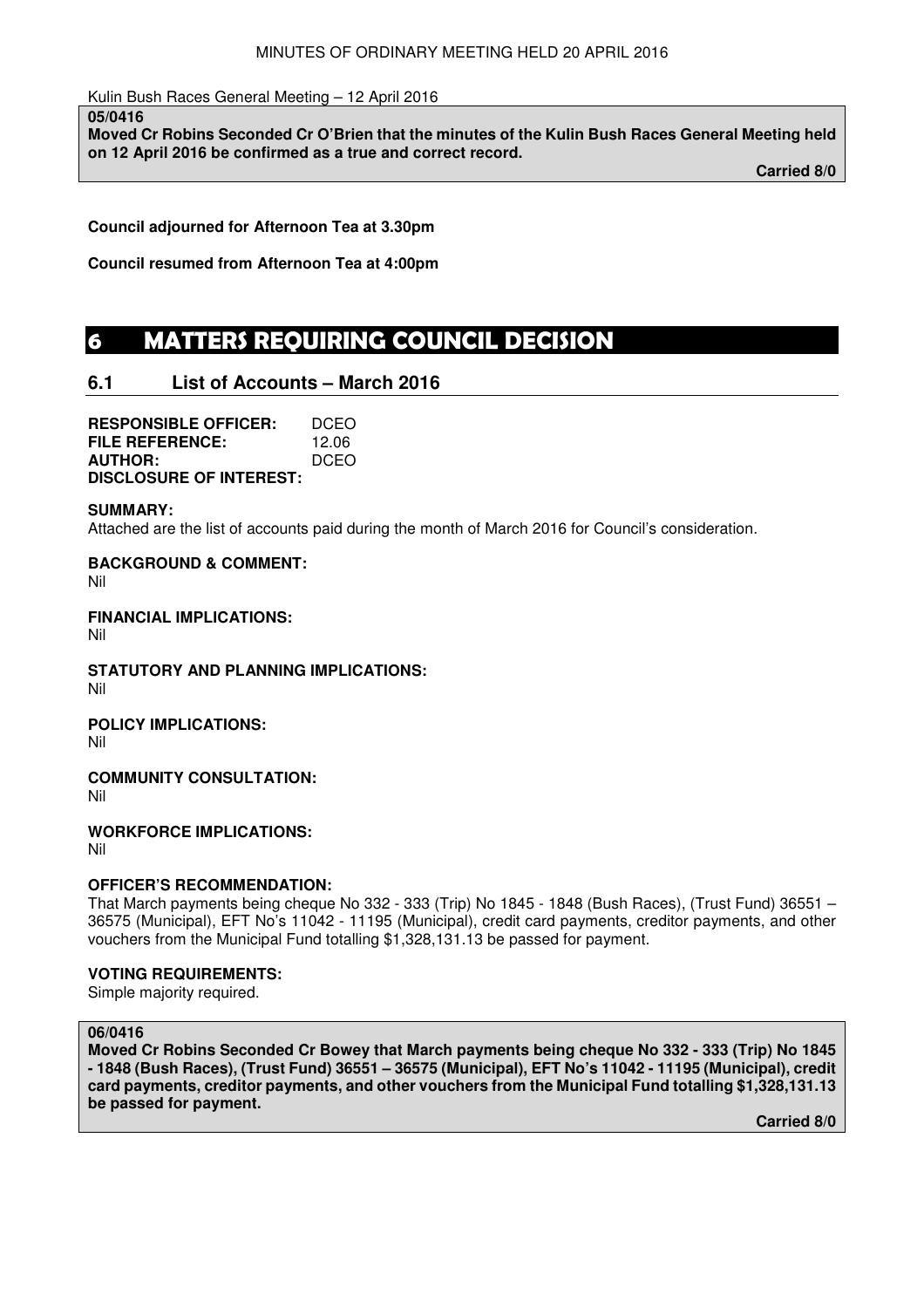## **6.2 Financial Reports – March 2016**

**RESPONSIBLE OFFICER:** DCEO **FILE REFERENCE:** 12.01 **AUTHOR:** DCEO **DISCLOSURE OF INTEREST:** 

#### **SUMMARY:**

Attached are the financial reports for the period ending 31 March 2016.

#### **BACKGROUND & COMMENT:**

Nil

#### **FINANCIAL IMPLICATIONS:**

Nil

#### **STATUTORY AND PLANNING IMPLICATIONS:**

Regulation 34 of the Local Government (Financial Management) Regulations 1996 requires local governments to prepare each month a statement of financial activity reporting on the revenue and expenditure of funds for the month in question.

**POLICY IMPLICATIONS:** 

Nil

**COMMUNITY CONSULTATION:** 

Nil

**WORKFORCE IMPLICATIONS:** 

Nil

#### **OFFICER'S RECOMMENDATION:**

That Council endorse the monthly financial statements for the period ending 31 March 2016.

#### **VOTING REQUIREMENTS:**

Simple majority required.

#### **07/0416**

**Moved Cr O'Brien Seconded Cr Varone that Council endorse the monthly financial statements for the period ending 31 March 2016.** 

 **Carried 7/0** 

## **6.3 Home Occupation – 22 Bull Street Kulin**

**NAME OF APPLICANT:** June Richards **RESPONSIBLE OFFICER:** CEO<br>**FILE REFERENCE:** 18.05 **FILE REFERENCE: AUTHOR:** CEO **DISCLOSURE OF INTEREST:** Nil

#### **SUMMARY:**

Council approved an application from June Richards last July to operate a home business from her residence at 21 Price St, Kulin. (copy attached)

#### **BACKGROUND & COMMENT:**

The applicant has now purchased the property at 22 Bull St, Kulin and has written to seek approval for the home occupation to operate from that premises. I recommend that Council approve the transfer of property approval subject to the same conditions as previously.

#### **STATUTORY ENVIRONMENT:**

Town Planning and Development Act 2005, Shire of Kulin Town Planning Scheme no 2.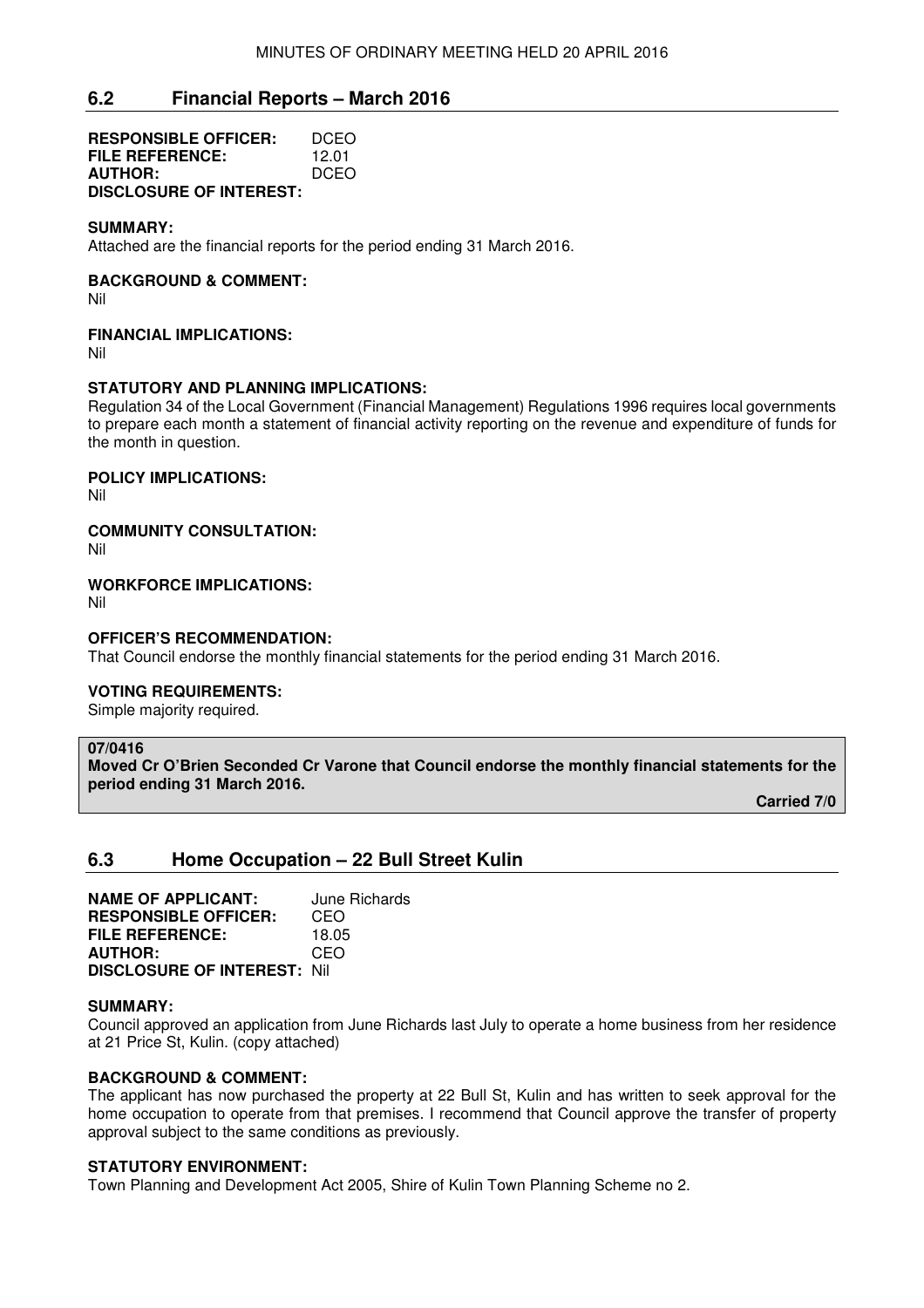## **POLICY IMPLICATIONS:**

Nil

## **FINANCIAL IMPLICATIONS:**

Nil

**COMMUNITY CONSULTATION:** Nil

**WORKFORCE IMPLICATIONS:** 

Nil

## **OFFICER'S RECOMMENDATION:**

That Council grant approval to June Richards to operate a Home occupation, namely a beauty therapy business from her property at 22 Bull St, Kulin subject to the following conditions and advice notes:

**Conditions** 

- 1. The premises is to be inspected by the Shire of Kulin EHO prior to commencement of the business and thereafter annually.
- 2. The property shall be maintained in a neat and tidy condition at all times to the satisfaction of the Shire of Kulin.

Advice Notes

- 1. The development shall be substantially commenced within two (2) years from the date of this approval. If the development is not substantially commenced within this period the approval will lapse and be of no further effect. Where an approval has lapsed, no development shall be carried out without the further planning approval of the Shire of Kulin having first been sought and obtained.
- 2. The proposed development is required to comply with the recommended Department of Health WA best practice guidelines and applicable Code of Practices and regulations.
- 3. Failure to comply with any of the conditions of this planning approval constitutes an offence under the provisions of the Planning and Development Act 2005 and the Shire of Kulin Town Planning Scheme No.2.

## **VOTING REQUIREMENTS:**

Simple majority required.

#### **08/0416**

**Moved Cr Duckworth Seconded Cr Taylor that Council grant approval to June Richards to operate a Home occupation, namely a beauty therapy business from her property at 22 Bull St, Kulin subject to the following conditions and advice notes:** 

#### **Conditions**

- **1. The premises is to be inspected by the Shire of Kulin EHO prior to commencement of the business and thereafter annually.**
- **2. The property shall be maintained in a neat and tidy condition at all times to the satisfaction of the Shire of Kulin.**

**Advice Notes** 

- **1. The development shall be substantially commenced within two (2) years from the date of this approval. If the development is not substantially commenced within this period the approval will lapse and be of no further effect. Where an approval has lapsed, no development shall be carried out without the further planning approval of the Shire of Kulin having first been sought and obtained.**
- **2. The proposed development is required to comply with the recommended Department of Health WA best practice guidelines and applicable Code of Practices and regulations.**
- **3. Failure to comply with any of the conditions of this planning approval constitutes an offence under the provisions of the Planning and Development Act 2005 and the Shire of Kulin Town Planning Scheme No.2.**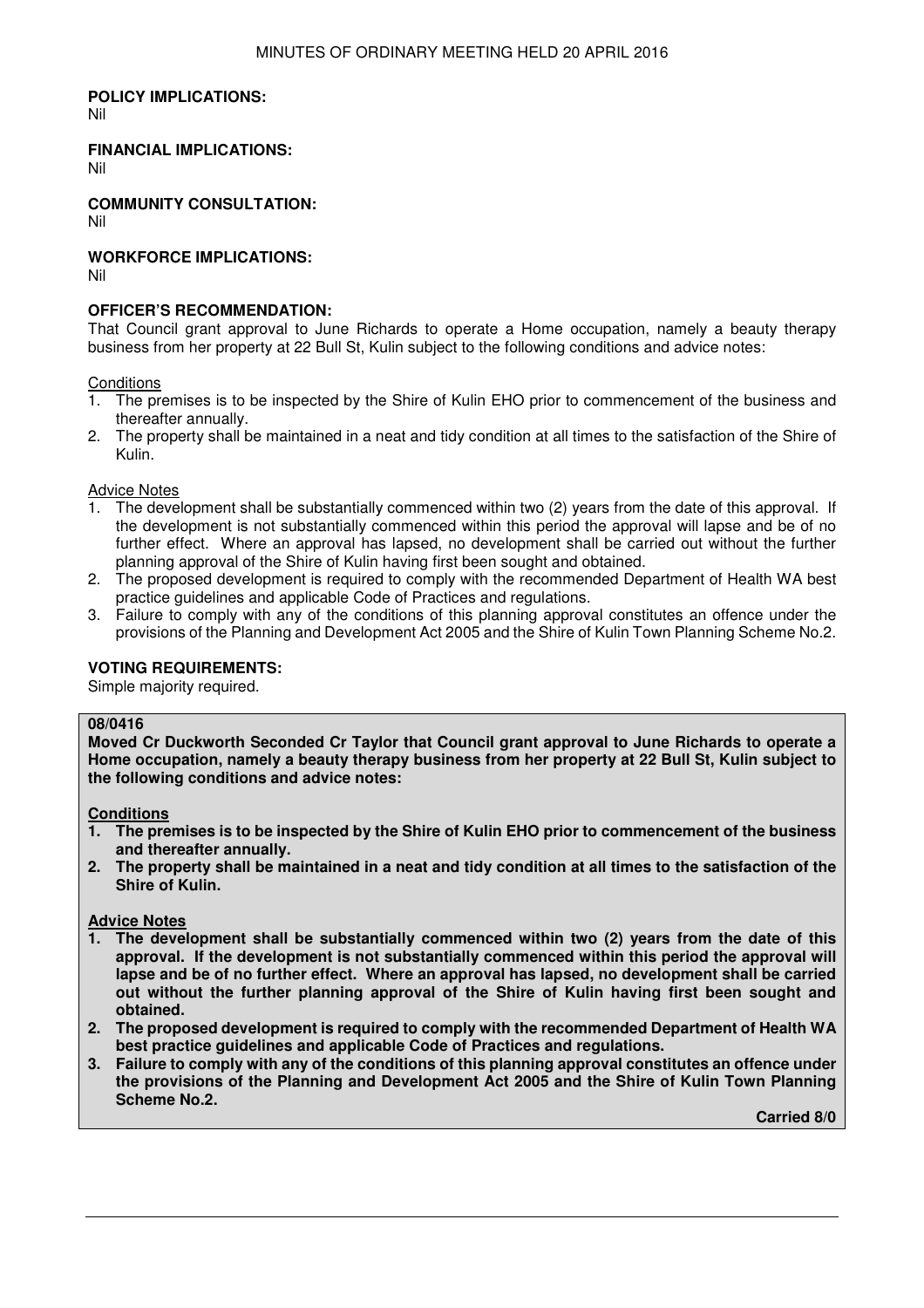## **6.4 Old Shire Offices**

| <b>NAME OF APPLICANT:</b>           | CEO   |
|-------------------------------------|-------|
| <b>RESPONSIBLE OFFICER:</b>         | CEO   |
| <b>FILE REFERENCE:</b>              | 05 17 |
| <b>AUTHOR:</b>                      | CEO   |
| <b>DISCLOSURE OF INTEREST: Nill</b> |       |

#### **SUMMARY:**

Council previously called for expressions of interest from persons/organisations who may be interested in leasing space in the old Shire Admin Centre.

#### **BACKGROUND & COMMENT:**

Council originally indicated that our preference was for a "commercial" arrangement to be agreed to however we have had no contact with this type of organisation. We have received written EOI's from (copies attached to agenda):

- The Kulin Wildflower Group & Herbarium,
- The Kulin Bush Races, and
- Sandra Murray to enable her to operate her arts practice from the premises.

I have also had some verbal interest expressed by the Blazing Swan group, Yvonne Bowey and Ben Whisson although these all need to be confirmed.

Council will need to consider the EOI's received and where to from here. Other matters that need to be addressed include:

- what level of financial contribution is required.
- the required repairs to the building, in particular the roof and toilet s,
- And the term and requirements of any lease document to be adopted.

The matter is quite complex and I recommend that a small committee be established to go through the above issues, including holding discussions with the interested parties, to arrive at a satisfactory outcome for all concerned.

## **STATUTORY ENVIRONMENT:**  Nil

**POLICY IMPLICATIONS:**  Nil

#### **FINANCIAL IMPLICATIONS:**

Council will need to be mindful of the ongoing costs associated with the building and the need to get some sort of financial contribution from leases/users towards the annual upkeep of the premises.

#### **COMMUNITY CONSULTATION:**

Nil

## **WORKFORCE IMPLICATIONS:**

Nil

## **OFFICER'S RECOMMENDATION**

That a small Council committee be established to go through all matters in relation to the occupancy of the old admin centre, particularly focusing on, but not limited to, responsibilities in relation to rent to be charged, maintenance responsibilities, term and the type of lease to be prepared.

#### **VOTING REQUIREMENTS:**

Simple majority required.

#### **09/0416**

**Moved Cr Robins Seconded Cr Taylor that a small Council committee consisting of Cr Varone, Cr McInnes and Cr Bowey together with the DCEO be established to go through all matters in relation to the occupancy of the old admin centre, particularly focusing on, but not limited to, responsibilities in relation to rent to be charged, maintenance responsibilities, term and the type of lease to be prepared.**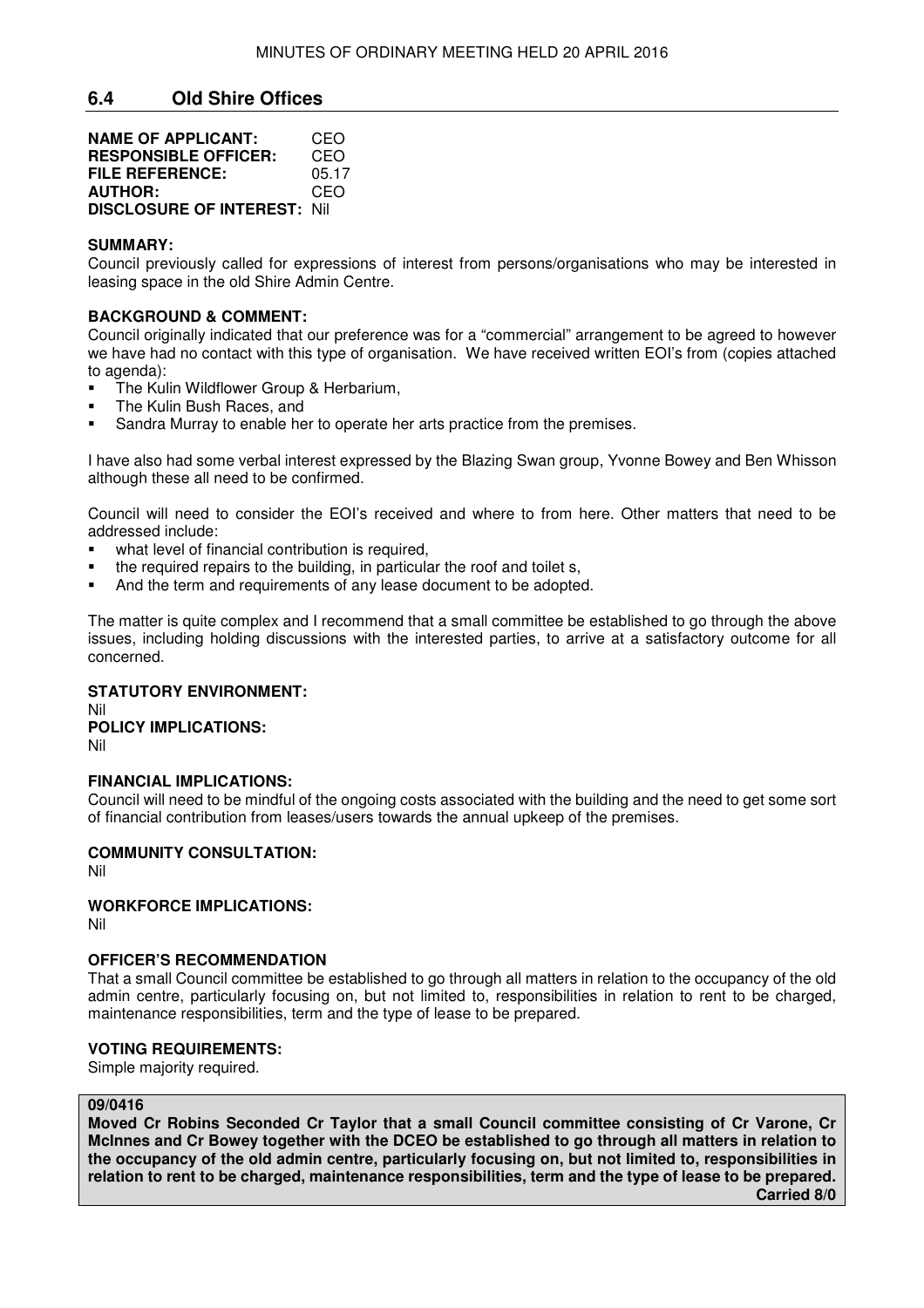## **6.5 Kulin Motor Museum**

| <b>NAME OF APPLICANT:</b>          | William Herwig, on behalf of the Museum Group |
|------------------------------------|-----------------------------------------------|
| <b>RESPONSIBLE OFFICER:</b>        | CEO.                                          |
| <b>FILE REFERENCE:</b>             | 05.19                                         |
| <b>AUTHOR:</b>                     | CEO.                                          |
| <b>DISCLOSURE OF INTEREST: Nil</b> |                                               |

#### **SUMMARY:**

Following the verbal advice received at the March meeting the Kulin Motor Museum have written to confirm that they are seeking some land from Council to enable them to store/display their exhibits.

#### **BACKGROUND & COMMENT:**

Mr. Herwig advises that Kulin Motor Museum have the mobile shearing stand which was used in the Des Cook Memorial Quick Shears Competition held at the Kulin hotel for several years. The shearing stand has been given to them to preserve and exhibit as a tourist attraction, due to its size (approximately 8m long & 3m high) we find it is too large to house in the motor museum. Some of our committee members have stated that they believe the Shire have some land which was offered before for such projects to the Museum on which the stand can be displayed. The land in question is opposite the fuel pumps and bunker tank in Johnston St. The committee are enquiring whether there is in fact any land available for the above purpose.

I have not spoken to Mr Herwig so am uncertain which land he and the committee are referring too. The matter has been discussed by Council before and at that time it was agreed that we did not want any museum exhibits housed on the vacant land on the corner of Stewart and Day Streets, mainly due to the fact that this land has been earmarked for future industrial/commercial development.

I have attached a map showing the area that I assume they are referring to which is classified as road reserve. Regardless of the classification I do not think the land area is large enough to accommodate what the museum require. All the other land to the east is leased by Brookfield Rail and it is unlikely that this will be available, if it is I suspect it would be at a ridiculous cost.

In my view the only option is for Council to change the decision in relation to the availability of the vacant land on the corner of Day & Stewart Streets.

**STATUTORY ENVIRONMENT:** 

Nil

**POLICY IMPLICATIONS:**  Nil

**FINANCIAL IMPLICATIONS:** 

Nil

**COMMUNITY CONSULTATION:**

Nil

**WORKFORCE IMPLICATIONS:**

Nil

#### **OFFICER'S RECOMMENDATION:**

That Council advise the Kulin Motor Museum group that there really is no land available in the immediate vicinity of the existing Museum building and that Council staff meet with the group to discuss other options.

#### **VOTING REQUIREMENTS:**

Simple majority required.

#### **10/0416**

**Moved Cr Duckworth Seconded Cr O'Brien that we invite a deputation from the Museum Committee to attend the next Council Meeting to ascertain the future plans of the group should Council offer the block on the corner of Day and Stewart Street.**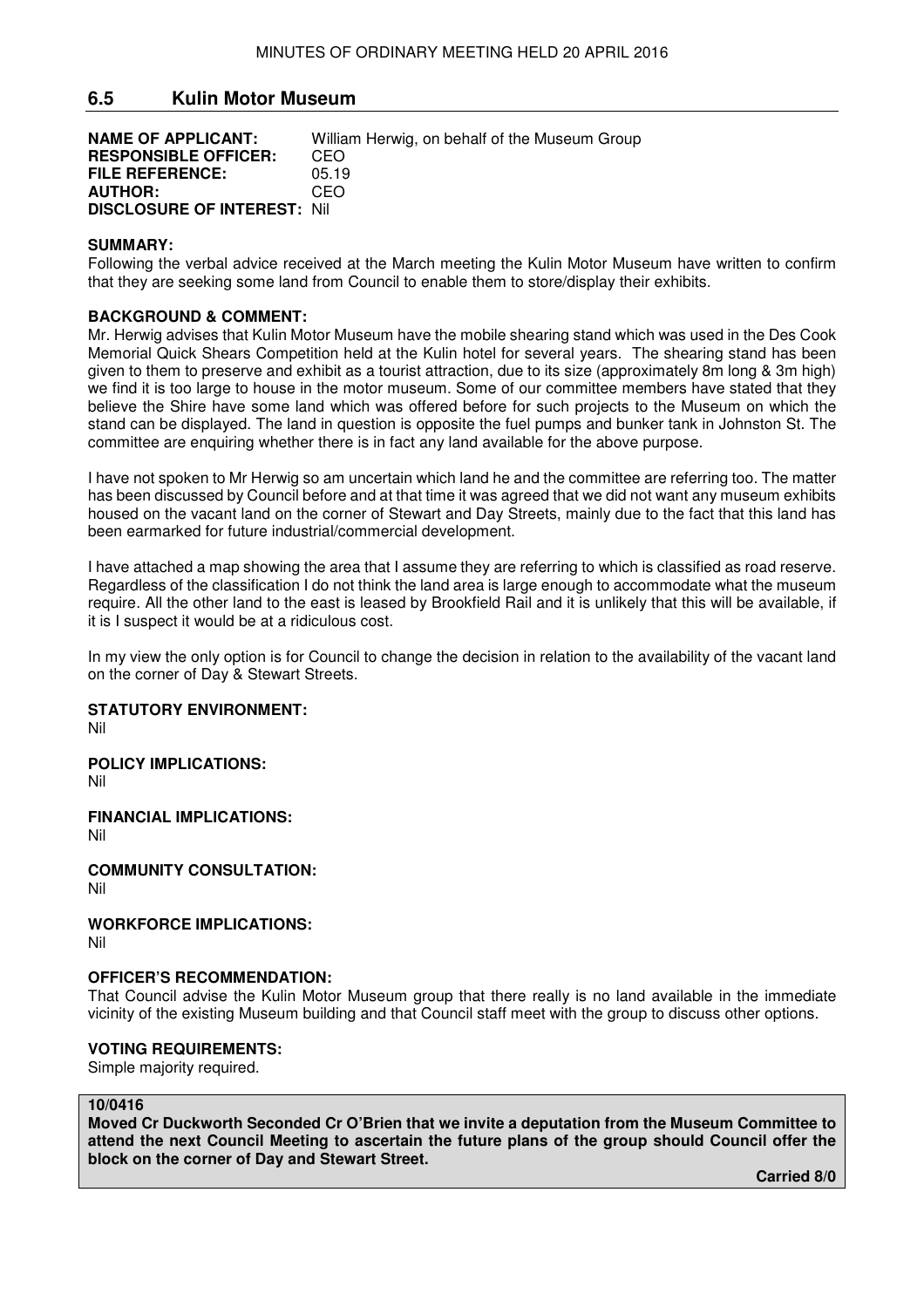## **6.6 Application for Planning Consent - Preliminary**

**NAME OF APPLICANT:** John Risborough **RESPONSIBLE OFFICER:** CEO **FILE REFERENCE:** 18.05 **AUTHOR:** CEO **DISCLOSURE OF INTEREST:** Nil

#### **SUMMARY:**

John Risborough visited the Shire office on Friday 15 April 2016 to enquire about available land for purchase. John indicated he wished to come back to Kulin to live at some point in the future.

He expressed an interest in the two Crown Land blocks on Day St (at the rear of the shire Depot) as he wishes to build a 3 x 2 transportable house and a 20m x8m x 5m shed adjacent to the house.

Obviously John will have to negotiate the purchase of the land with the Crown however I suggested he forward a letter to Council seeking preliminary/in principle support for the proposed use prior to proceeding down these lines.

While John will need to still submit a formal planning application I recommend the following:

- That Council give in principal support to the proposal on the following conditions:
- that the structures will be subject to obtaining the necessary Shire buildings approval,
- that the shed must be constructed of colourbond cladding,
- that the shed be located on the most northern lot i.e. Lot 291, Day St so that it will adjoin existing industrial zoned land therefore having a minimal impact on other residential properties in the vicinity,
- that in a general sense the shed is to be used basically for "hobby" purposes and not for a business that may create excessive noise and inconvenience to neighbours, and
- That the proponent be made aware that at the time of formal application there may be other conditions apply such as the need for some screening, car parking, noise restraints, community advertising and other conditions to ensure the amenity of the area is not compromised.

I have attached a copy of the policy covering outbuildings on residential land for Council information. If approved with these conditions I do not want to alarm John however we need to ensure that the formal approval is given to cover any situation that may occur in the future, including the possibility of what happens with the property if it is sold.

## **STATUTORY ENVIRONMENT**

Town Planning and Development Act 2005, Shire of Kulin Town Planning Scheme no 2

#### **POLICY IMPLICATIONS**

Shire of Kulin Town Planning Scheme No 2 Policies

**FINANCIAL IMPLICATIONS Nil** 

**COMMUNITY CONSULTATION:** Nil

**WORKFORCE IMPLICATIONS:**

Nil

#### **OFFICER'S RECOMMENDATION**

That Council give in principal support for John Riseborough to construct a house and shed on lots 291 and 292 Day St, Kulin to the proposal on the following conditions:

- that a formal town planning application is submitted once the land has been acquired from the crown,
- that the structures will be subject to obtaining the necessary Shire buildings approval,
- that the shed must be constructed of colourbond cladding,
- that the shed be located on the most northern lot i.e. Lot 291, Day St so that it will adjoin existing industrial zoned land therefore having a minimal impact on other residential properties in the vicinity,
- that in a general sense the shed is to be used basically for "hobby" purposes and not for a business that may create excessive noise and inconvenience to neighbours, and
- That the proponent be made aware that at the time of formal application there may be other conditions apply such as the need for some screening, car parking, noise restraints, community advertising and other conditions to ensure the amenity of the area is not compromised.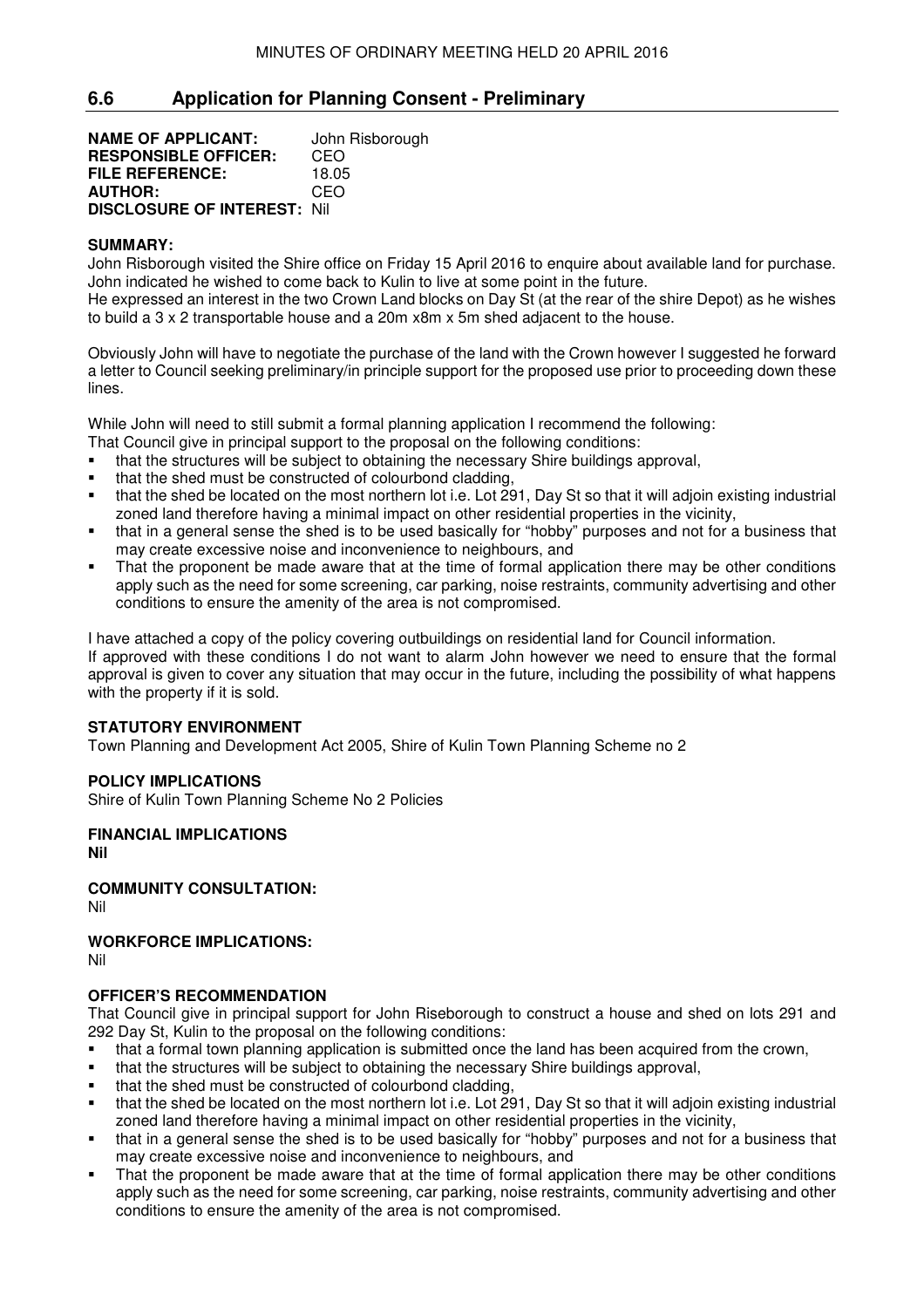#### **VOTING REQUIREMENTS:**

Simple majority required.

#### **11/0416**

**Moved Cr Robins Seconded Cr Duckworth that Council give in principal support for John Riseborough to construct a house and shed on lots 291 and 292 Day St, Kulin to the proposal on the following conditions:** 

- **that a formal town planning application is submitted once the land has been acquired from the crown,**
- **that the structures will be subject to obtaining the necessary Shire buildings approval,**
- **that the shed must be constructed of colourbond cladding,**
- **that the shed be located on the most northern lot i.e. Lot 291, Day St so that it will adjoin existing industrial zoned land therefore having a minimal impact on other residential properties in the vicinity,**
- **that in a general sense the shed is to be used basically for "hobby" purposes and not for a business that may create excessive noise and inconvenience to neighbours, and**
- **That the proponent be made aware that at the time of formal application there may be other conditions apply such as the need for some screening, car parking, noise restraints, community advertising and other conditions to ensure the amenity of the area is not compromised.**

 **Carried 8/0** 

## **7 COMPLIANCE**

## **7.1 Annual Report – Auditors Report**

| <b>NAME OF APPLICANT:</b>           | <b>DCEO</b> |
|-------------------------------------|-------------|
| <b>RESPONSIBLE OFFICER:</b>         | DCEO        |
| <b>FILE REFERENCE:</b>              | 13.03       |
| <b>AUTHOR:</b>                      | <b>DCEO</b> |
| <b>DISCLOSURE OF INTEREST: Nill</b> |             |

#### **SUMMARY:**

This report presents the 2014/2015 Independent Auditor's Report. It should be noted that no issues of inaccuracy or non-compliance with the Shire's Annual Financial Report for the year ended 30 June 2015 have been identified.

#### **COMMENT:**

Each year, as part of Council's audit process, an Independent Audit is undertaken to assess Council's Annual Financial Report and the legitimacy and accuracy of Council's accounts. An Independent Audit Report is then produced by the Auditor and provided to the Chief Executive Officer, Mayor and the Minister / Department for Local Government. The Report is included in Council's Annual Report. Any issues arising from the Independent Audit Report are to be investigated and action taken to resolve those issues. Council's Auditor, Ms Leanne Oliver, will attend a teleconference to discuss the audit report and take questions from Committee members.

#### **FINANCIAL IMPLICATIONS**

Nil

**STATUTORY AND TOWN PLANNING IMPLICATIONS**  Nil

**POLICY IMPLICATIONS:** Nil

**COMMUNITY CONSULTATION:** Nil

**WORKFORCE IMPLICATIONS:** Nil

**RECOMMENDATION:**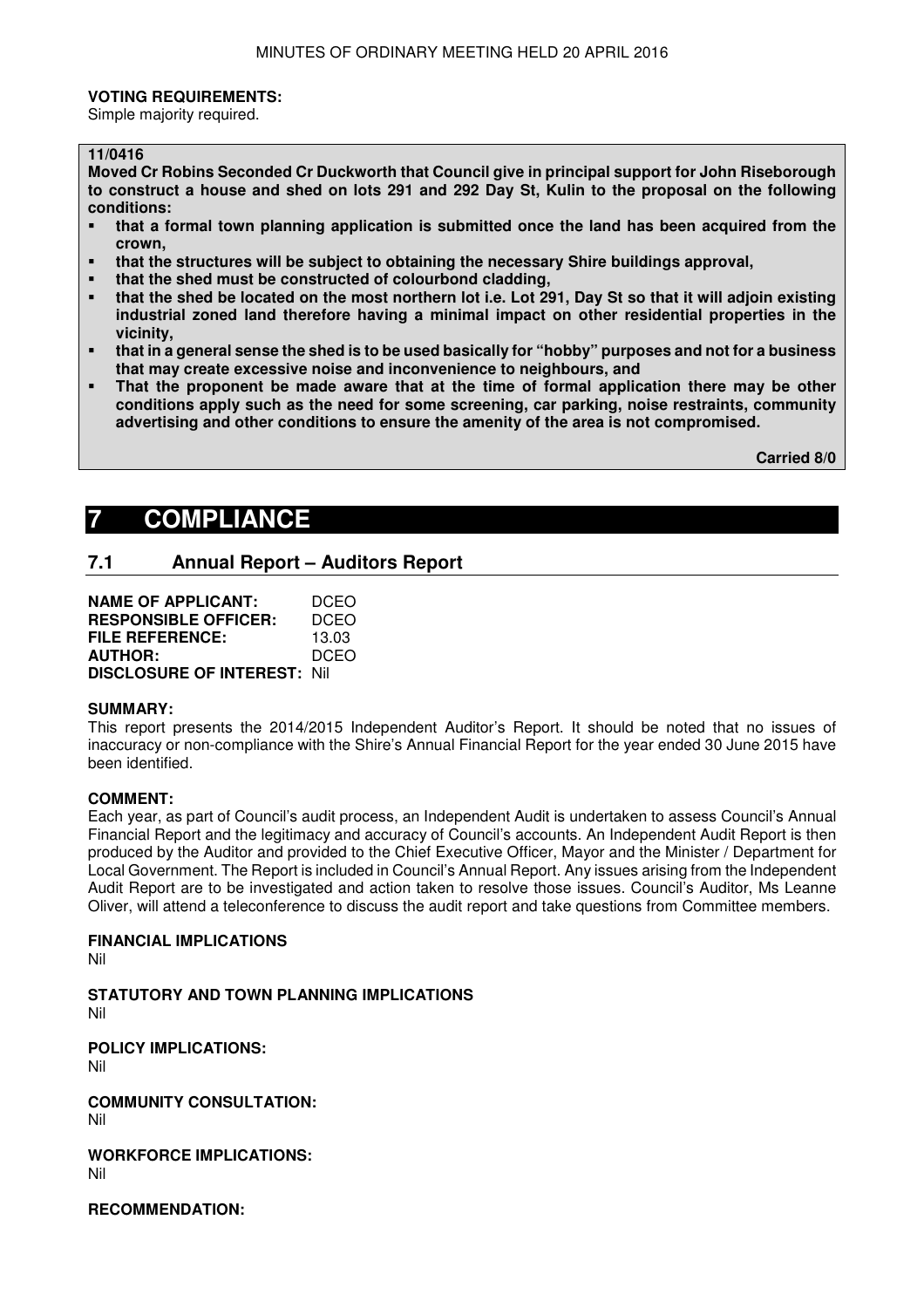That the Auditors Report covering the 2014/15 Annual Report be received.

#### **VOTING REQUIREMENTS:**

Simple majority required.

## **12/0416**

**Moved Cr Robins Seconded Cr McInnes that Council adopt the Annual Report incorporating the Auditors Report covering the 2014/15 financial year, as presented.** 

**Carried 8/0** 

## **8. ELECTED MEMBERS MOTIONS OF WHICH PREVIOUS NOTICE HAS BEEN GIVEN**

## **8.1 Doctors Service**

**NAME OF APPLICANT:** Cr O'Brien **RESPONSIBLE OFFICER:** CEO **FILE REFERENCE:** 04.09 **AUTHOR:** CEO **DISCLOSURE OF INTEREST:** Nil

#### **SUMMARY:**

There is continued concern over the level of service being offered by Jupiter Medical Services in relation to the provision of doctors in the Kondinin Kulin health district. This has been recently highlighted following advice that the new Doctor does not have admitting rights to the hospital.

#### **COMMENT:**

In light of the contract with Jupiter Medical Services expiring in September this year, it would be worthwhile meeting with Kondinin Shire to discuss the future of our shared doctor service.

## **FINANCIAL IMPLICATIONS:**

Nil

**STATUTORY AND TOWN PLANNING IMPLICATIONS:** 

Nil

## **POLICY IMPLICATIONS:**

Nil

## **COMMUNITY CONSULTATION:**

Nil

## **WORKFORCE IMPLICATIONS:**

Nil

## **RECOMMENDATION:**

That Council arrange to meet with Kondinin Shire to discuss the future of the provision of Doctor services to Kondinin Kulin Health district.

## **VOTING REQUIREMENTS**

Simple majority required.

#### **13/0416**

**Moved Cr O'Brien Seconded Cr Varone that, in the long term interests of the Kondinin and Kulin Health District, and due to the progressive and constructive work already undertaken by the Eastern Wheatbelt Primary Care group, that the Shires of Kondinin and Kulin meet to seriously discuss the option of operating under the umbrella of the First Health Medical Group for future doctor services.**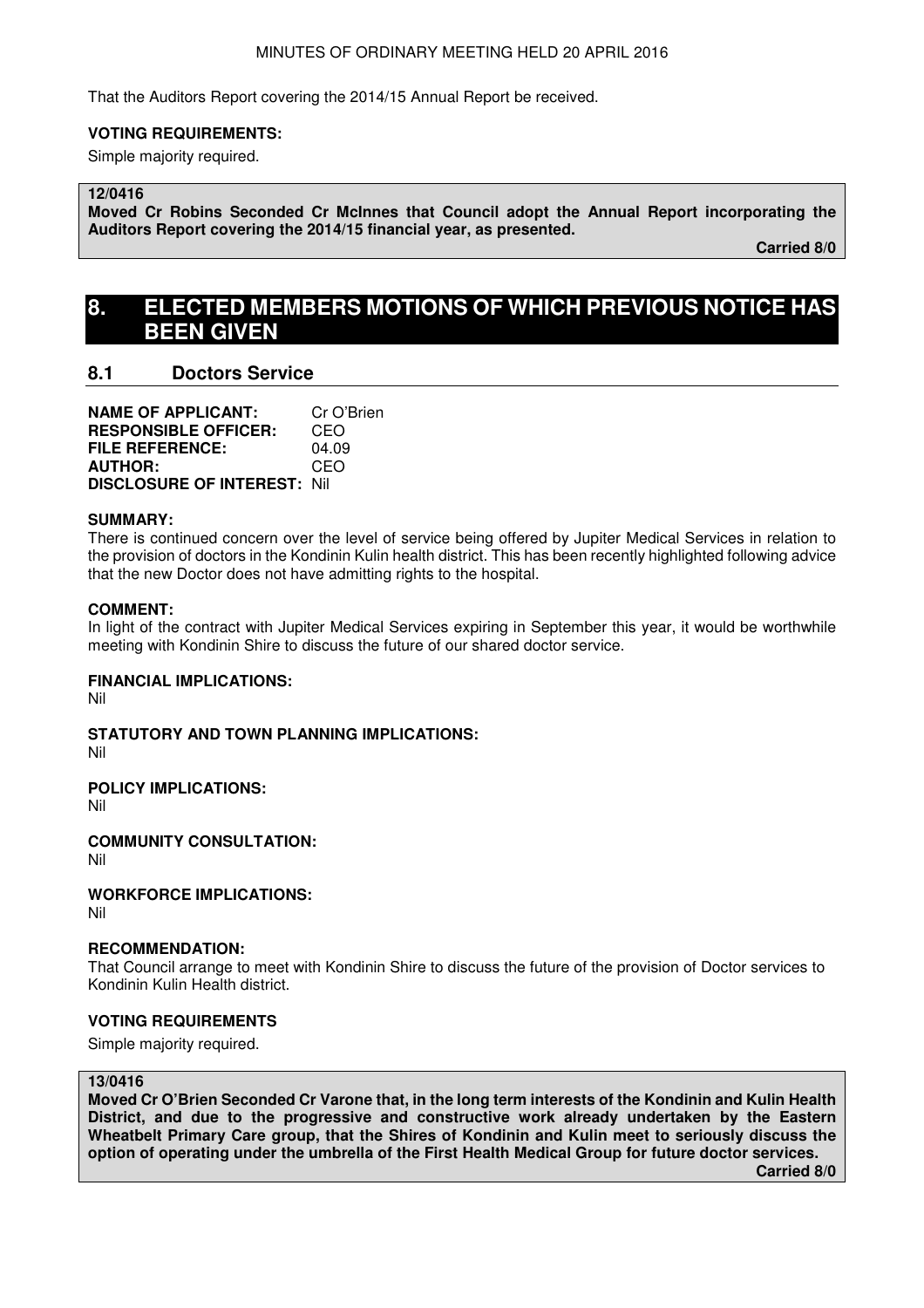## **9. NEW BUSINESS OF AN URGENT NATURE INTRODUCED BY DECISION OF MEETING**

## **9.1 Appointment of CEO**

| <b>NAME OF APPLICANT:</b>           | CEO   |
|-------------------------------------|-------|
| <b>RESPONSIBLE OFFICER:</b>         | CEO   |
| <b>FILE REFERENCE:</b>              | 22.16 |
| <b>AUTHOR:</b>                      | CEO   |
| <b>DISCLOSURE OF INTEREST: Nill</b> |       |

#### **SUMMARY:**

Following the closure of applications for the position of CEO on Friday 15 April 2016 the Shires CEO Selection committee met on Monday 18 April 2016 to discuss applications received.

#### **COMMENT:**

The Selection committee resolved that the President and current CEO reinterview applicant Noel Mason to clarify some points previously raised and to ensure that he is still a preferred candidate. The President and CEO can confirm that the interview went very well and they, along with the selection committee, are pleased to recommend that Noel Mason be appointed as CEO on an initial 3 year contract.

#### **FINANCIAL IMPLICATIONS:**

Nil

**STATUTORY AND TOWN PLANNING IMPLICATIONS:**  Nil

**POLICY IMPLICATIONS:**

Nil

**COMMUNITY CONSULTATION:**

Nil

## **WORKFORCE IMPLICATIONS:**

Nil

## **RECOMMENDATION:**

That Council:

- appoint Mr Noel Mason to the position of Chief Executive Officer of the Shire of Kulin, effective 30<sup>th</sup> May 2016,
- is of the belief that Mr Mason is suitably qualified and experienced for the position of CEO, and
- is satisfied with the provisions of the proposed 3 year employment contract to be entered into with Mr Mason for the position of CEO.

That Council appoint Ms Cassi-Dee Vandenberg as Acting CEO for the period 30th April 2016 to 29 May 2016.

That Council accept with regret, the resignation of Mr Greg Hadlow as CEO of the Shire of Kulin, due to ill health, effective from 29 April 2016.

## **VOTING REQUIREMENTS:**

Simple majority required.

#### **14/0416**

**Moved Cr Robins Seconded Cr Varone that Council:** 

- **appoint Mr Noel Mason to the position of Chief Executive Officer of the Shire of Kulin, effective 30th May 2016,**
- **is of the belief that Mr Mason is suitably qualified and experienced for the position of CEO, and**
- **is satisfied with the provisions of the proposed 3 year employment contract to be entered into with Mr Mason for the position of CEO.**